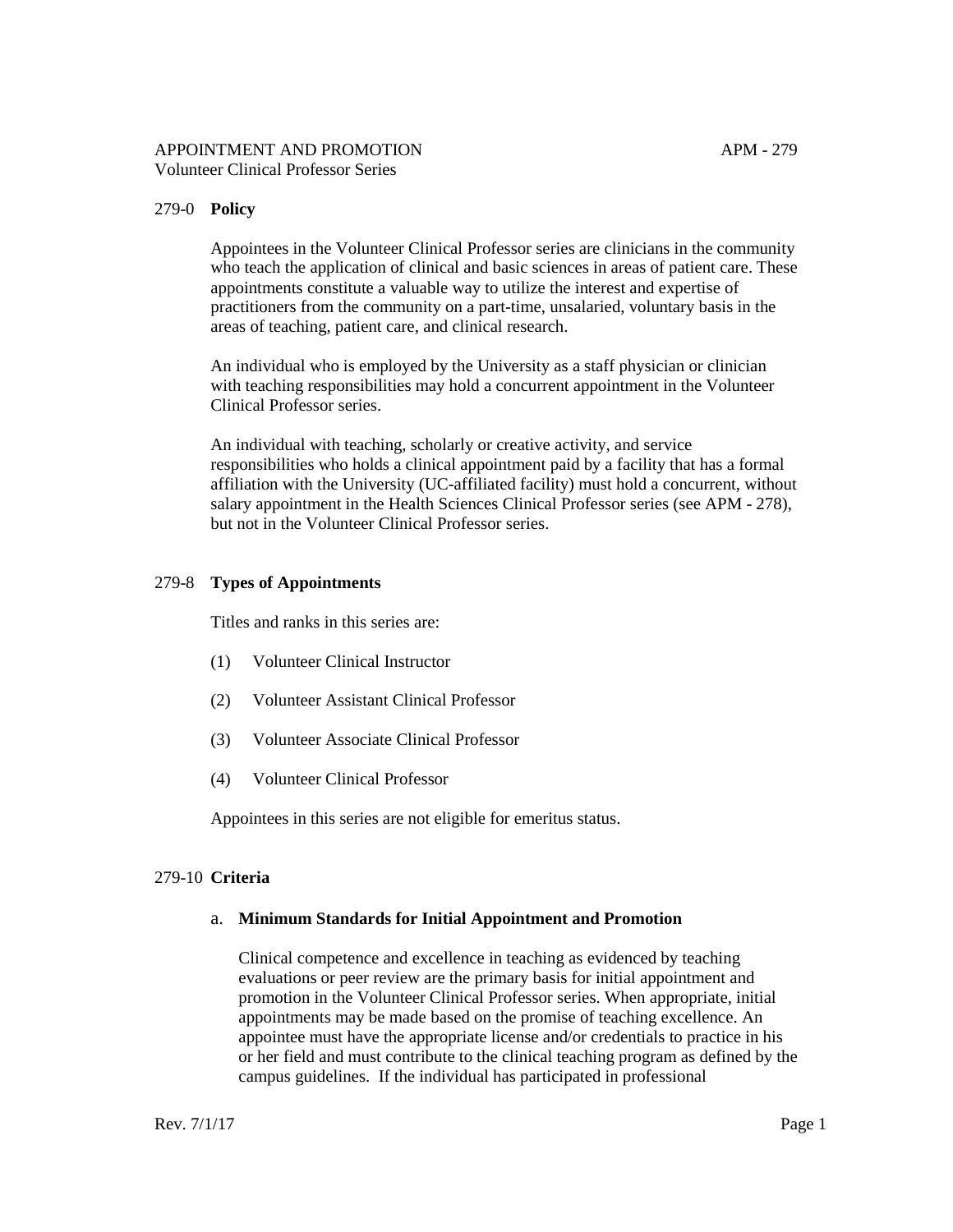### APPOINTMENT AND PROMOTION APM - 279 Volunteer Clinical Professor Series

organizations, University and community service, and/or research, a description of these activities may be included in the appointee's personnel file as part of the review material. Each school may establish other minimum standards (e.g., board certification, etc.). The Chancellor shall establish campus guidelines that specify the minimum number of required hours per year; the number of minimum hours may vary in different schools or departments.

The Chancellor, in consultation with the clinical schools and departments, shall establish written criteria for any additional evidence, if needed, beyond the requirements of verified clinical competence (see APM - 279-10-c below) and teaching skills required to support a candidate for appointment and/or promotion.

### b. **Minimum Standards for Reappointment**

After the initial appointment, there shall be a review at five years of service prior to reappointment that includes an evaluation of teaching and clinical expertise. After that review, each appointee shall be reviewed at least every five years.

### c. **Evaluating Clinical Competence**

Prior to appointment, reappointment, and/or promotion, each candidate's clinical competence shall be reviewed and approved by the Department Chair and/or the Dean, as appropriate to the School. Evidence of clinical competence may be demonstrated by the medical staff credentialing process or by way of an attestation form as indicated below:

- (1) Appointees who teach at a UC facility or a UC-affiliated facility and are credentialed through the medical staff office at the facility where teaching occurs shall be considered to have met the clinical competence requirement.
- (2) The attestation form in Appendix A must be submitted for all other appointees, including but not limited to:
	- (a) appointees who teach at a UC facility or a UC-affiliated facility, but who are not credentialed through the medical staff office at the facility where teaching occurs;
	- (b) appointees who teach at facilities not formally affiliated with UC, including private practice offices; and
	- (c) appointees who teach in a non-clinical setting.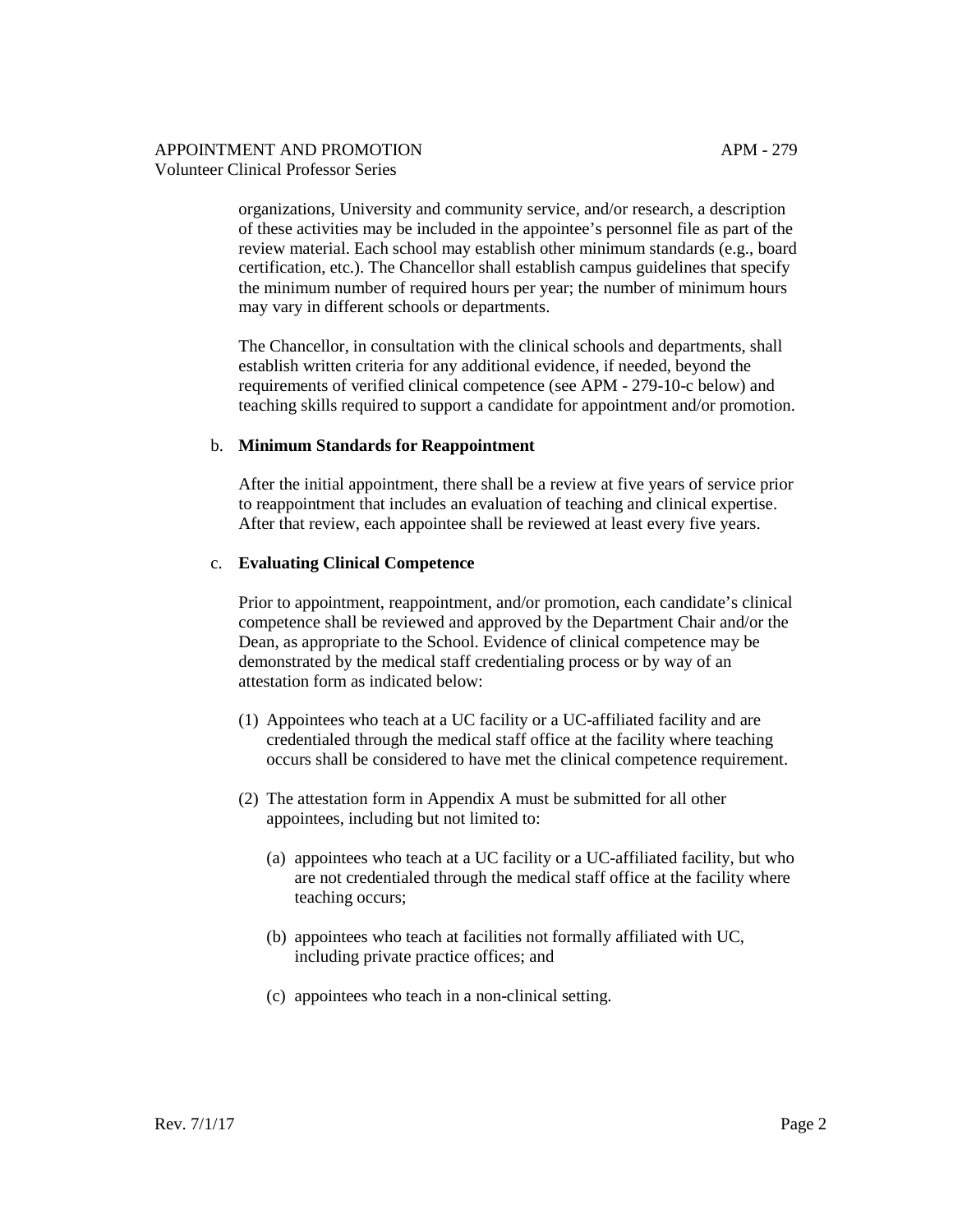## 279-17 **Terms of Service**

#### a. **Initial appointment**

The initial appointment of an individual to a title in this series shall have a specified end date and may be for a maximum term of five years.

#### b. **Reappointment**

Subsequent reappointments may be for maximum terms of five years. There is no limit on the number of times reappointment may occur or on the number of years spent in each rank.

#### c. **Promotion**

Candidates may be considered for promotion after ten years at the rank of Volunteer Assistant Clinical Professor and after ten years at the rank of Volunteer Associate Clinical Professor. Candidates with fewer than ten years of service may be considered for promotion on an exceptional basis, as determined by the campus.

### 279-20 **Conditions of Appointment**

### a. **Transfer of Appointment**

Transfer of a Volunteer Clinical Professor to another University title requires academic review. Appointment to another University title may be made after a competitive search, provided that the individual meets the appointment criteria associated with that title.

### b. **Non-reappointment**

An appointment in this series with a specified end date expires by its own terms on that date and the University is not obligated to provide written notice. It is within the University's sole discretion not to reappoint an individual. APM - [137, Non-Senate Academic Appointees/Term Appointment, d](http://www.ucop.edu/academic-personnel-programs/_files/apm/apm-137.pdf)oes not apply to appointees in this series.

## c. **Termination Prior to End Date**

An appointment may be terminated before the end date for cause, such as failure to serve the required minimum number of hours, or when, in the opinion of the Dean or designee, there is no longer a need for the appointee's services or the conduct or performance of the appointee does not warrant continued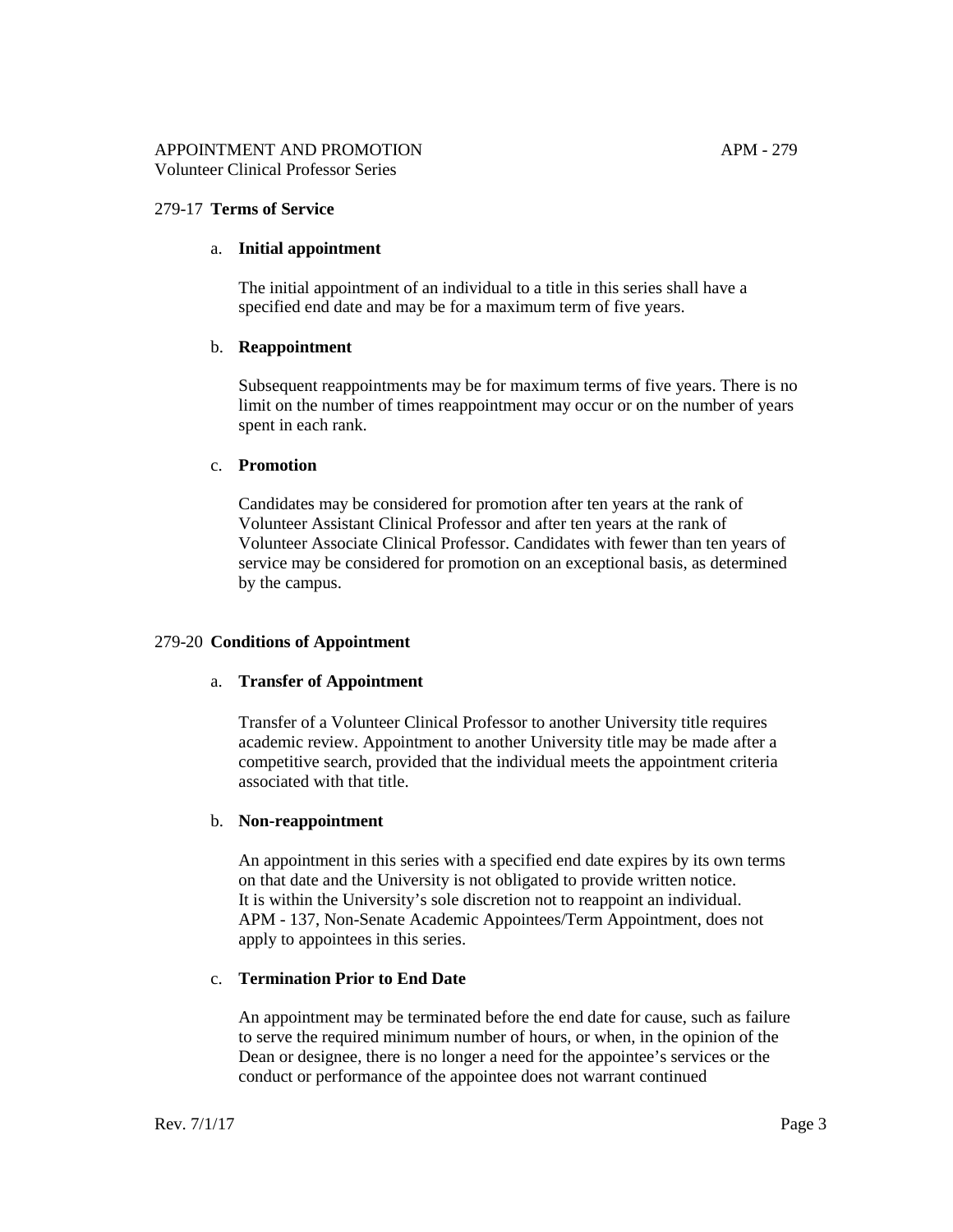### APPOINTMENT AND PROMOTION APM - 279 Volunteer Clinical Professor Series

appointment. The Dean or designee shall give the appointee 30 (thirty) consecutive days prior written notice with a statement of the reason for the termination.

[APM -](http://www.ucop.edu/academic-personnel-programs/_files/apm/apm-145.pdf) 145, Non-Senate Academic Appointees/Layoff and Involuntary Reduction in Time, and [APM -](http://www.ucop.edu/academic-personnel-programs/_files/apm/apm-150.pdf) 150, Non-Senate Academic Appointees/Corrective Action and Dismissal, do not apply to appointees in this series.

#### d. **Complaints**

An appointee may present a written complaint about his or her appointment or early termination of the appointment to the Dean for administrative review. A complaint must be filed within 30 (thirty) calendar days from the date of a written notice of termination or from when the appointee knew or should have known of the termination. The Dean shall consult with the appropriate University official, such as the Department Chair, and shall make a written response to the appointee. The written response shall normally be made within 90 (ninety) days of the receipt of the complaint. [APM -](http://www.ucop.edu/academic-personnel-programs/_files/apm/apm-140.pdf) 140, Non-Senate Academic Appointees/Grievances, does not apply to appointees in this series.

#### e. **University Defense and Indemnification**

Appointees may be indemnified by the University for alleged negligent acts and/or omissions arising from activities conducted within the course and scope of their University appointment.

Determination of such coverage is made based on the California Tort Claims Act and other applicable California law, Business and Finance Bulletins, [BUS-81,](http://policy.ucop.edu/doc/3520505/BFB-BUS-81) and applicable campus policy, agreement, or contract. For additional information on University defense and indemnification, contact the campus/medical center risk management or Office of the President, Office of Risk Management.

### 279-24 **Authority**

Appointment, reappointment, and/or promotion shall be reviewed and approved by the Department Chair and/or the Dean as appropriate to the School.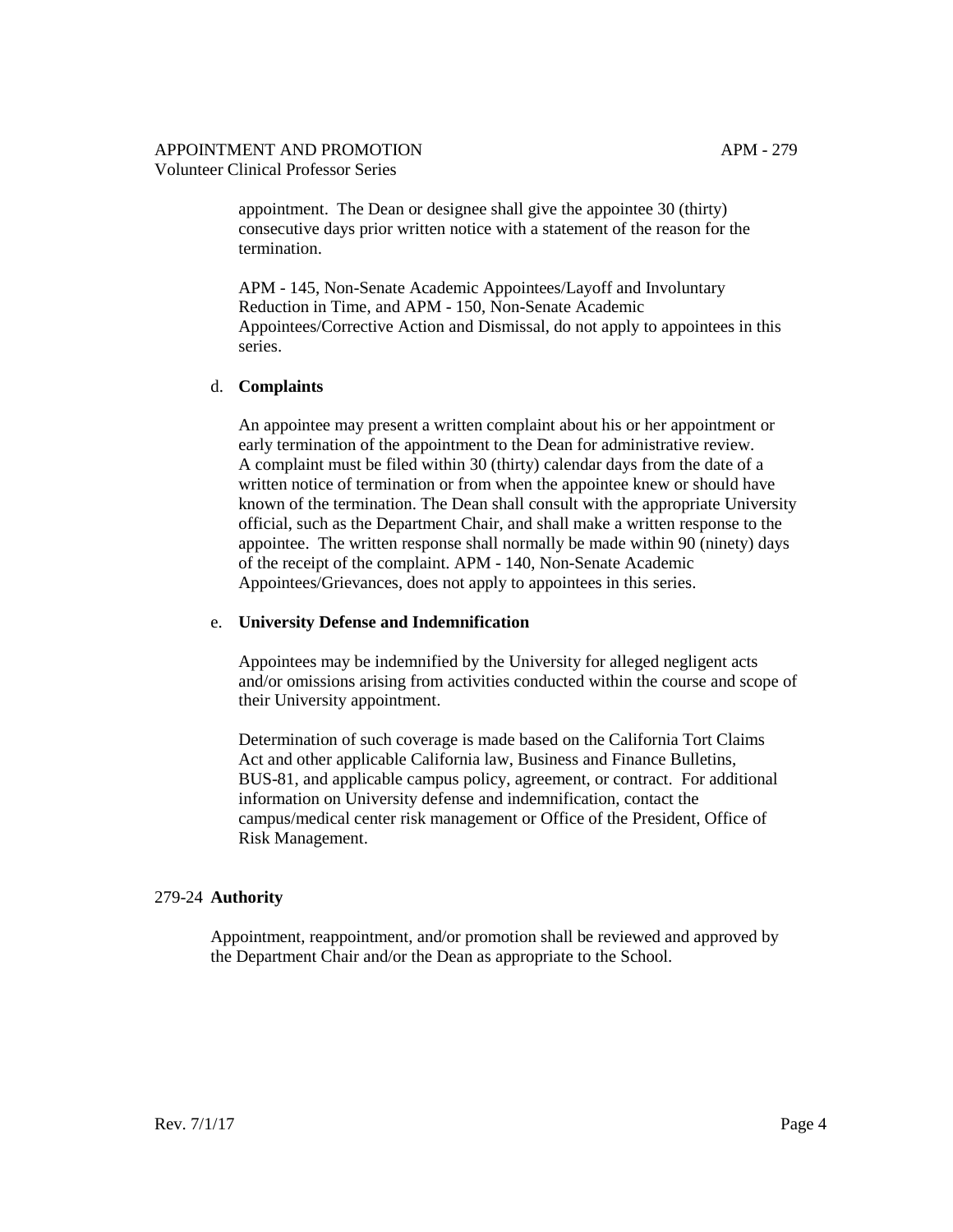|    | UNIVERSITY OF CALIFORNIA,<br><b>SCHOOL OF</b><br><b>VOLUNTEER CLINICAL PROFESSOR</b>                                                                                                                                                                                                                                                                                                                                                                                                                                                                                                                                                                                      |  |  |  |  |
|----|---------------------------------------------------------------------------------------------------------------------------------------------------------------------------------------------------------------------------------------------------------------------------------------------------------------------------------------------------------------------------------------------------------------------------------------------------------------------------------------------------------------------------------------------------------------------------------------------------------------------------------------------------------------------------|--|--|--|--|
|    |                                                                                                                                                                                                                                                                                                                                                                                                                                                                                                                                                                                                                                                                           |  |  |  |  |
|    |                                                                                                                                                                                                                                                                                                                                                                                                                                                                                                                                                                                                                                                                           |  |  |  |  |
|    | ATTESTATION FORM IN SUPPORT OF APPOINTMENT OR RE-APPOINTMENT                                                                                                                                                                                                                                                                                                                                                                                                                                                                                                                                                                                                              |  |  |  |  |
| 1. | I have a current, unrestricted license to practice ___________ issued by the __________<br>(attach copy of current license).<br>Yes, license number ________<br>$\Box$ No, please explain $\Box$                                                                                                                                                                                                                                                                                                                                                                                                                                                                          |  |  |  |  |
| 2. | Have any of the following ever been, or are any of the following currently being voluntarily or<br>involuntarily denied, revoked, suspended, relinquished, withdrawn, reduced, limited, not renewed,<br>placed on probation or currently under investigation?<br>a) Medical or professional license in any state<br>Yes, please explain _______<br>No<br>b) DEA certificate of registration<br>No<br>Yes, please explain ______<br>c) Membership on any hospital medical staff<br>Yes, please explain _______<br>No<br>d) Clinical privileges on any medical staff<br>N <sub>o</sub>                                                                                      |  |  |  |  |
| 3. | Have you ever been suspended or excluded by the federal government from participation in any<br>governmental health care program or, to the best of your knowledge, been proposed for exclusion?<br>N <sub>o</sub><br>Yes, please explain _______                                                                                                                                                                                                                                                                                                                                                                                                                         |  |  |  |  |
|    | I agree to notify the Department Chair and the Compliance Officer or the University's Office of<br>General Counsel immediately upon receiving written or verbal notification that I am proposed for<br>exclusion from any governmental health care program.                                                                                                                                                                                                                                                                                                                                                                                                               |  |  |  |  |
| 4. | Do you hold Professional Liability Insurance coverage of at least \$1 million per occurrence and \$3<br>million aggregate (the minimum coverage required to practice medicine at UC)? N.B. UC<br>liability coverage for voluntary clinical professors is very limited and only covers activities that<br>are conducted within the course and scope of their University appointment. It does not provide<br>any coverage for the voluntary faculty member's own lapses, acts, or omissions.<br>Yes, please identify below<br>No, if no:<br>Not needed; UC teaching activities only<br>Not mandated for specialty, e.g. nursing or pharmacy<br>Other reason, please explain |  |  |  |  |
|    | MALPRACTICE CARRIER INFORMATION                                                                                                                                                                                                                                                                                                                                                                                                                                                                                                                                                                                                                                           |  |  |  |  |
|    | <b>NAME OF CARRIER</b><br>POLICY NUMBER<br>DATES OF COVERAGE                                                                                                                                                                                                                                                                                                                                                                                                                                                                                                                                                                                                              |  |  |  |  |